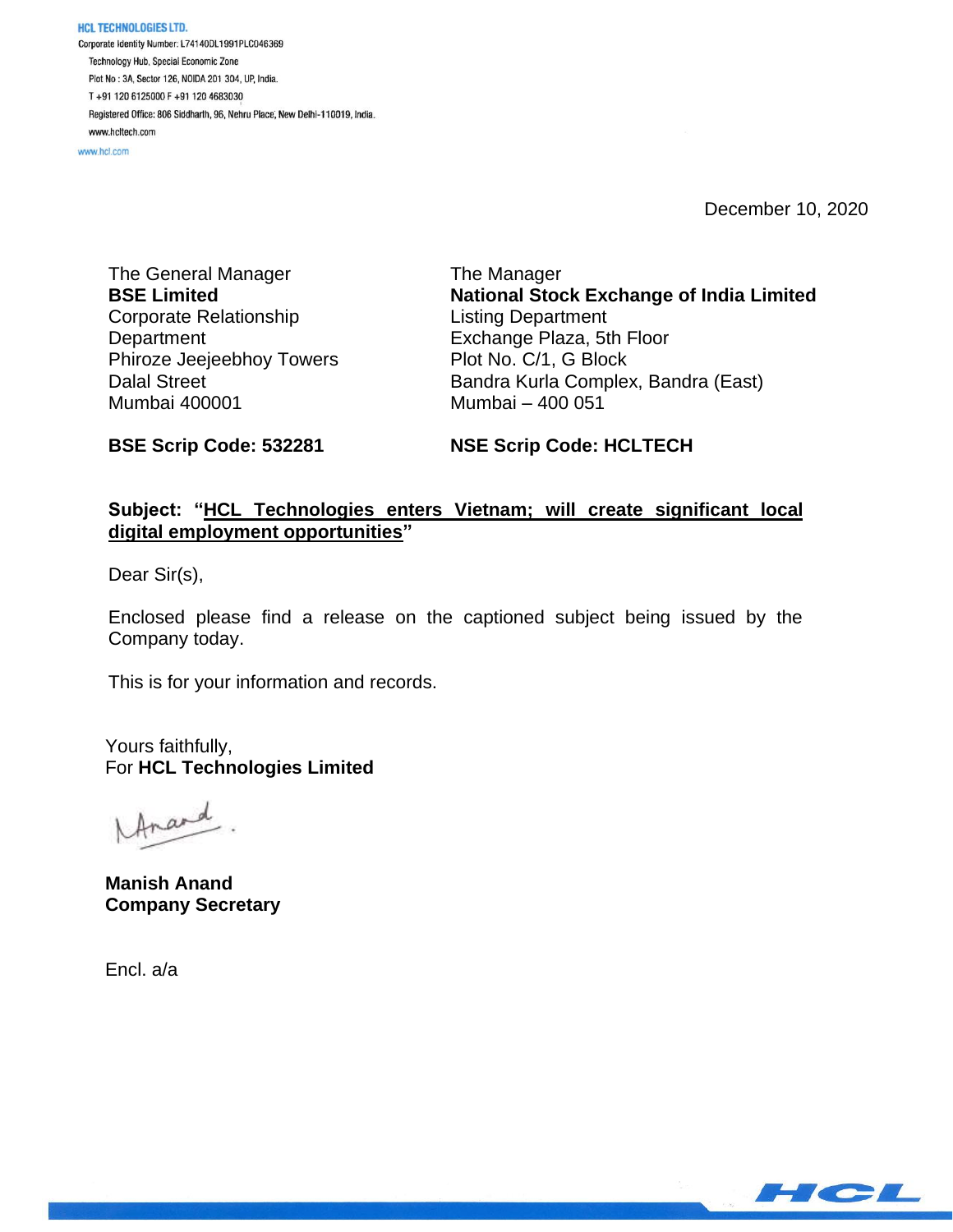

# **HCL Technologies enters Vietnam; will create significant local digital employment opportunities**

**Hanoi, Vietnam and Noida, India, December 10, 2020 –** HCL Technologies Ltd (HCL), a leading global technology company, today announced its entry into Vietnam. Marking its presence within the region, HCL aims at boosting employment, providing resources and skilling local talent to serve its global clients. Founded in 1976, HCL helps enterprises reimagine their businesses for the digital age. A true multinational, HCL is headquartered in India with significant global presence across key industries and sectors.

HCL's local entity, HCL Vietnam Company Ltd. aims to foster growth and train the nation's talent pool in collaboration with local ICT and Engineering institutions. From its first delivery center in Vietnam's capital city Hanoi, HCL will deliver advanced technology solutions to its global client base across several industries and verticals, including banking and financial services, healthcare, infrastructure, engineering and cybersecurity.

HCL began its business operations in Vietnam in July 2020, with a goal to hire more than 3000 local university graduates and experienced professionals over the next three years. A key part of HCL's business and development strategy in Vietnam will be to provide the right skilling and platforms to train graduates for career opportunities in hi-tech domains and provide them with the requisite exposure of working on global assignments. To kick start its operations in the country, a Virtual Job Fair is being organized for college graduates & experienced professionals on December 19, 2020.

"We are very excited to begin our operations in the beautiful country of Vietnam," said Sanjay Gupta, Corporate Vice President, HCL Technologies. "We are fully prepared and committed in bringing new opportunities for both young and experienced talent, to work for a leading global technology company without having to move out of their home country".

He continued: "Vietnam and its skilled youth have the true potential to develop a robust IT industry, which is spearheading economic growth in the country. With our approach to valuable partnerships and our ideapreneurship™ culture, we are aiming to provide best-in-class digital innovation and support to our global clients with the help of the local talent pool. A career at HCL is about hi-tech opportunities, continuous learning and progression. We are looking forward to hiring the highly skilled and talented people of Vietnam."

"I'm delighted that a global company like HCL Technologies will kick start its operations in Vietnam. I am very confident that the kind of world-class platform and exposure this company will be providing to our talented resources through its global delivery centre will help in nurturing and building skills that are very much needed in today's digital age. Adopting new education model with online platform approach will accelerate upskilling and reskilling training for local resources. More talents to be equipped, more chances for them to work in technology companies all over the world and hence," said Vice Minister Phan Tam, Ministry of Information and Communications.

Sanh Chau Pham, Ambassador of Vietnam to India said "Vietnam offers a friendly business environment and its rapidly growing IT and physical infrastructure is making it a favorable destination for global multinational companies to setup their global delivery centers here. With the presence of a global IT giant, HCL Technologies, Vietnam's talented and skilled workforce will get an opportunity and exposure to work with global clients. I am very hopeful that HCL will be able to create employment opportunities within the region and for the people of the country. We are excited to welcome the company and are hopeful that Vietnam will emerge as IT destination for more companies."

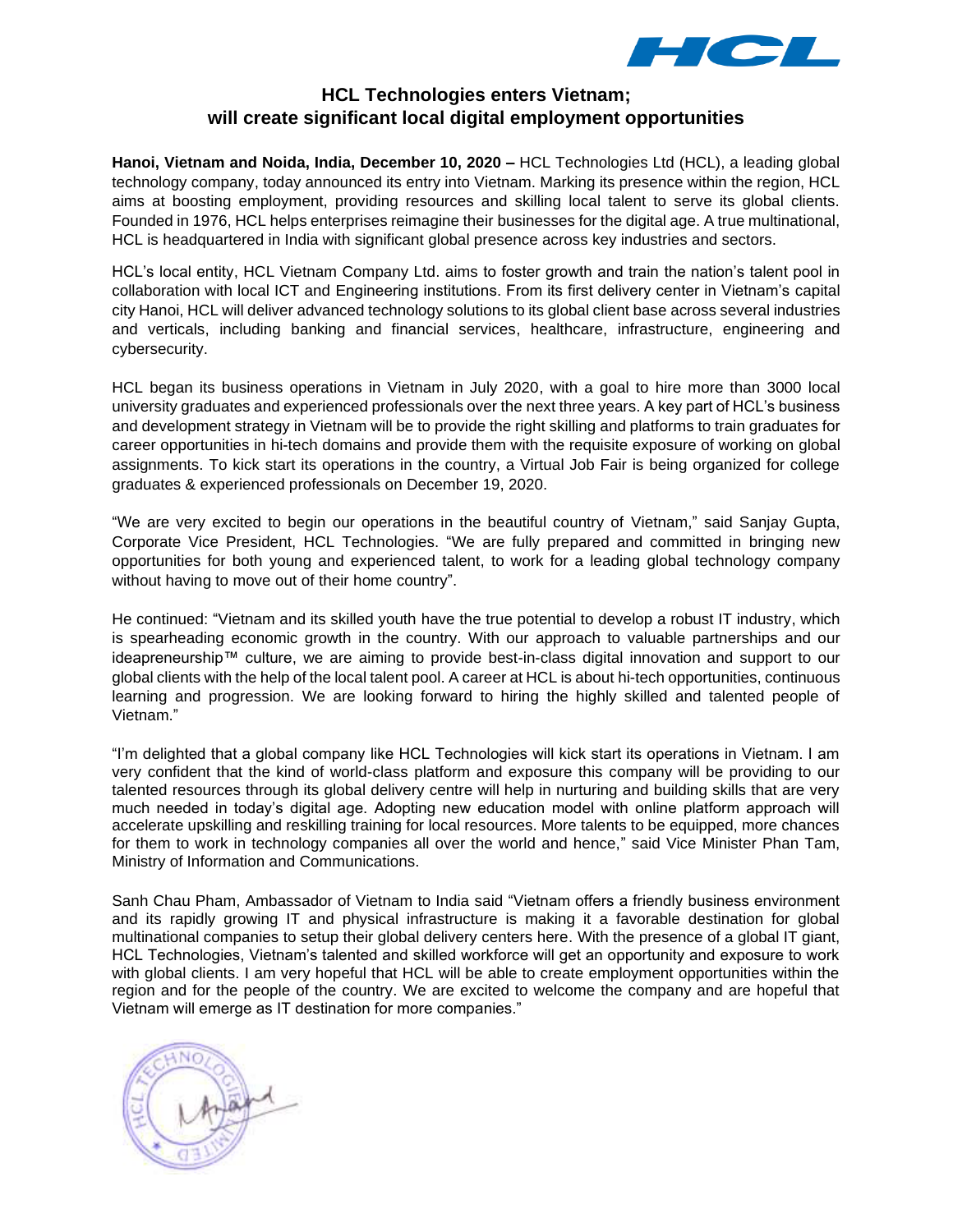

For more details on the employment opportunities, please visit [www.hcltech.com/careers](http://www.hcltech.com/careers) 

#### **About HCL Technologies**

HCL Technologies (HCL) empowers global enterprises with technology for the next decade today. HCL's Mode 1-2-3 strategy through its deep-domain industry expertise, customer-centricity and entrepreneurial culture of ideapreneurship™ enables businesses transform into next-gen enterprises.

HCL offers its services and products through three business units - IT and Business Services (ITBS), Engineering and R&D Services (ERS) and Products & Platforms (P&P). ITBS enables global enterprises to transform their businesses through offerings in areas of Applications, Infrastructure, Digital Process Operations and next generational digital transformation solutions. ERS offers engineering services and solutions in all aspects of product development and platform engineering while under P&P, HCL provides modernized software products to global clients for their technology and industry specific requirements. Through its cutting-edge co-innovation labs, global delivery capabilities and broad global network, HCL delivers holistic services in various industry verticals, categorized under Financial Services, Manufacturing, Technology & Services, Telecom & Media, Retail & CPG, Life Sciences & Healthcare and Public Services.

As a leading global technology company, HCL takes pride in its diversity, social responsibility, sustainability and education initiatives. As of 12 months ended September 30, 2020, HCL has a consolidated revenue of US\$ 9.95 billion and its 153,085 ideapreneurs operate out of 50 countries. For more information, visit [www.hcltech.com](http://www.hcltech.com/)

#### **Forward–looking Statements**

Certain statements in this release are forward-looking statements, which involve a number of risks, uncertainties, assumptions and other factors that could cause actual results to differ materially from those in such forward-looking statements. All statements, other than statements of historical fact are statements that could be deemed forward-looking statements, including but not limited to the statements containing the words 'planned', 'expects', 'believes',' strategy', 'opportunity', 'anticipates', 'hopes' or other similar words. The risks and uncertainties relating to these statements include, but are not limited to, risks and uncertainties regarding impact of pending regulatory proceedings, fluctuations in earnings, our ability to manage growth, intense competition in IT services, business process outsourcing and consulting services including those factors which may affect our cost advantage, wage increases in India, customer acceptances of our services, products and fee structures, our ability to attract and retain highly skilled professionals, our ability to integrate acquired assets in a cost-effective and timely manner, time and cost overruns on fixed-price, fixed-timeframe contracts, client concentration, restrictions on immigration, our ability to manage our international operations, reduced demand for technology in our key focus areas, disruptions in telecommunication networks, our ability to successfully complete and integrate potential acquisitions, the success of our brand development efforts, liability for damages on our service contracts, the success of the companies /entities in which we have made strategic investments, withdrawal of governmental fiscal incentives, political instability, legal restrictions on raising capital or acquiring companies outside India, and unauthorized use of our intellectual property, other risks, uncertainties and general economic conditions affecting our industry. There can be no assurance that the forward-looking statements made herein will prove to be accurate, and issuance of such forward-looking statements should not be regarded as a representation by the Company, or any other person, that the objective and plans of the Company will be achieved. All forward-looking statements made herein are based on information presently available to the Management of the Company and the Company does not undertake to update any forward-looking statement that may be made from time to time by or on behalf of the Company.